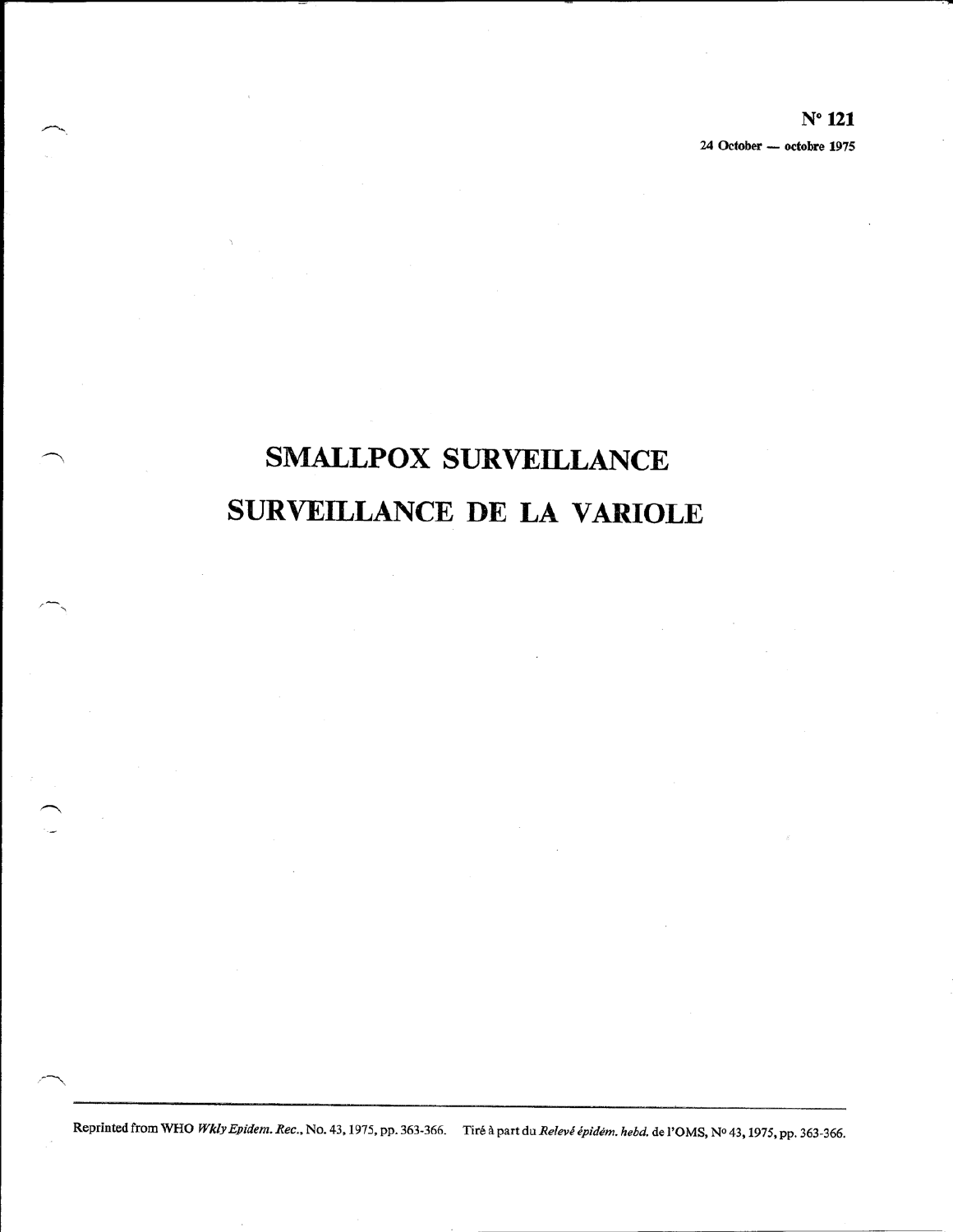### **SMALLPOX SURVEILLANCE**

The steady decrease in smallpox incidence which began in May continued through September. To date, 18 505 cases of smallpox have been reported to the Organization, a decrease of 91 percent from the total recorded at this time last year *(Table 1).* For the past ten weeks, cases of smallpox have been detected and reported only in Bangladesh and Ethiopia.

Bangladesh, which has reported diminishing numbers of smallpox cases since April  $(Fig. I)$ , detected no cases during week 41 and only six already recovered cases in week 42. The onset of the last confirmed case occurred, in fact, on 15 September in Chitta-gong District. Although programme staff are hopeful that no further cases will be found, a more definite assessment of the situation will be possible only after conclusion of a nationwide house-by-house search. This search will be completed during the first week of November. As of 18 October, only six villages remained under close surveillance because of having experienced one or more cases of smallpox during the preceding six weeks.

#### **SURVEILLANCE DE LA VARIOLE**

Amorcée en mai, la diminution régulière de l'incidence de la variole se poursuivait encore à la fin de septembre. A la date du present communique, 18 505 cas de variole avaient ete notifies a !'Organisation, ce qui represente une diminution de 91% par rapport au total enregistré l'année dernière à la même époque *(Tableau* J). Au cours des dix demieres semaines, i1 n'a ete decouvert et notifie de cas de variole que dans le Bangladesh et I 'Ethiopie.

Au Bangladesh, où l'on a enregistré une diminution des cas de variole depuis avril (Fig.  $I$ ), aucun cas n'a été découvert dans la semaine  $N<sup>o</sup>$  41 et il n'y a eu que six cas, déjà guéris, dans la semaine N° 42. En fait, le dernier cas confirmé s'est déclare le 15 septembre, dans le district de Chittagong. Les responsables du programme espèrent qu'il n'y aura pas d'autres cas à signaler, mais on ne pourra se prononcer de façon plus certaine qu'une fois terminées les opérations de détection menées de porte à porte dans l'ensemble du pays. Ces operations s'acheveront pendant Ia premiere semaine de novembre. Au 18 octobre, six villages seulement etaient encore soumis a une surveillance etroite parce qu'un ou plusieurs cas de variole y avaient été observés au cours des six semaines précédentes.





In Ethiopia, the smallpox-infected areas have continued to diminish in size. As of 18 October, there were 90 infected villages in four endemic foci in mountainous highland plateau areas of Gojam, Shoa and Wollo Provinces (*Fig. 2*). Except in Gojam En Ethiopie, l'etendue des zones infectees a continue de dimi- nuer. Au 18 octobre, on ne comptait plus que 90 villages infectes dans quatre foyers d'endemicite des regions de hauts plateaux des Provinces de Gojam, Shoa et Wollo (Fig. 2). Sauf dans les Pro-

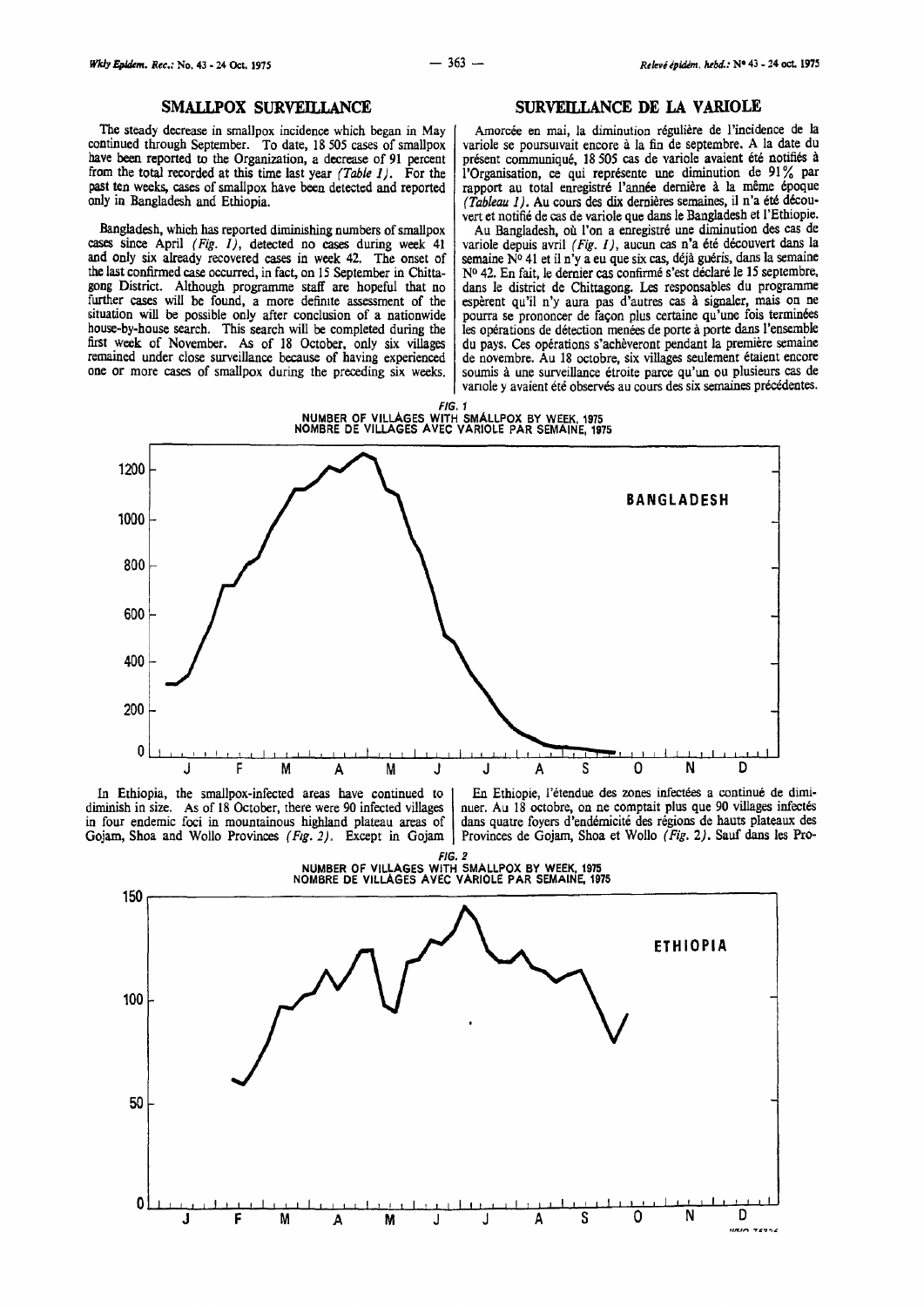SMALLPOX SURVEILLANCE - 1975 - SURVEILLANCE DE LA VARIOLE

TABLE 1. PROVISIONAL NUMBER OF CASES BY WEEK (INCLUDING SUSPECTED AND IMPORTED CASES) TABLEAU 1. NOMBRE PROVISOIRE DE CAS PAR SEMAINE (Y COMPRIS CAS SUSPECTS ET IMPORTÉS)<br>RAPPORTS REÇUS JUSQU'AU 21 OCTOBRE 1975

|                                                                                                                                                                                                                                                                                                                                                                                                                                                                                                                                                                                                                                                                                                                                                                                                                                                                                                                                                                                                                                                                                                                                                                                                                                  | Popu-                                                       |                                                                       | 1975                                                  |                                         |                                                                   |                                                                             |                                                        |                                                  |                                                           |                                                                                   |                                                                                   |                                                                        |                                                                |                                |                                                                                                                               |                                                                                                              |                                                | 1974                                                                                                             |                                                                                                           |                                                           |                                                                      |                                                                   |
|----------------------------------------------------------------------------------------------------------------------------------------------------------------------------------------------------------------------------------------------------------------------------------------------------------------------------------------------------------------------------------------------------------------------------------------------------------------------------------------------------------------------------------------------------------------------------------------------------------------------------------------------------------------------------------------------------------------------------------------------------------------------------------------------------------------------------------------------------------------------------------------------------------------------------------------------------------------------------------------------------------------------------------------------------------------------------------------------------------------------------------------------------------------------------------------------------------------------------------|-------------------------------------------------------------|-----------------------------------------------------------------------|-------------------------------------------------------|-----------------------------------------|-------------------------------------------------------------------|-----------------------------------------------------------------------------|--------------------------------------------------------|--------------------------------------------------|-----------------------------------------------------------|-----------------------------------------------------------------------------------|-----------------------------------------------------------------------------------|------------------------------------------------------------------------|----------------------------------------------------------------|--------------------------------|-------------------------------------------------------------------------------------------------------------------------------|--------------------------------------------------------------------------------------------------------------|------------------------------------------------|------------------------------------------------------------------------------------------------------------------|-----------------------------------------------------------------------------------------------------------|-----------------------------------------------------------|----------------------------------------------------------------------|-------------------------------------------------------------------|
| <b>COUNTRY - PAYS</b>                                                                                                                                                                                                                                                                                                                                                                                                                                                                                                                                                                                                                                                                                                                                                                                                                                                                                                                                                                                                                                                                                                                                                                                                            | lation<br>1975<br>(Mil-<br>lions)                           | Jan.                                                                  | Feb.<br>Fév.                                          | Mar.                                    | Apr.<br>Avt.                                                      | May<br>Mal                                                                  | June<br>Juin                                           | July<br>Juill.                                   | August - Août                                             |                                                                                   |                                                                                   |                                                                        | Sept.                                                          |                                |                                                                                                                               |                                                                                                              | Oct,                                           |                                                                                                                  |                                                                                                           | <b>TOTAL</b><br>to date<br>à ce                           | <b>TOTAL TOTAL</b><br>same<br>period                                 | for year<br>pour                                                  |
|                                                                                                                                                                                                                                                                                                                                                                                                                                                                                                                                                                                                                                                                                                                                                                                                                                                                                                                                                                                                                                                                                                                                                                                                                                  |                                                             | $1 - 5$                                                               | $6-9$                                                 | $10 - 13$                               | $14-18$                                                           | $19 - 22$                                                                   | $23 - 26$ 27-31                                        |                                                  | 32                                                        | 33                                                                                | 34                                                                                | 35                                                                     | 36                                                             | 37                             | 38                                                                                                                            | 39                                                                                                           | 40                                             | 41                                                                                                               | 42                                                                                                        | iour                                                      | même<br>période                                                      | l'année                                                           |
| <b>AFRICA - AFRIQUE</b><br>Ethiopia - Ethiopie<br>$Begemdir : \ldots : \ldots : \ldots : \ldots : \ldots$<br>Gojam $\cdots$ $\cdots$ $\cdots$ $\cdots$ $\cdots$ $\cdots$ $\cdots$ $\cdots$ $\cdots$<br>Hararghe contract of the state of the Harar state of the Harar state of the Harar state of the Harar state of the Harar state of the Harar state of the Harar state of the Harar state of the Harar state of the Harar state o<br>Shoa a carracteria carracteria<br>Other provinces $-$ Autres provinces $\ldots$ .<br>Other countries $-$ Autres pays                                                                                                                                                                                                                                                                                                                                                                                                                                                                                                                                                                                                                                                                    | 1.6<br>7,6<br>2.5<br>5.0<br>2.0<br>11.9                     | 97<br>8<br>47<br>$\boldsymbol{\tau}$<br>б                             | 19<br>101<br>15<br>43<br>38                           | 34<br>126<br>26<br>28<br>129<br>3       | 88<br>119<br>21<br>145<br>90<br>6                                 | 19<br>138<br>15<br>47<br>44<br>12                                           | $\boldsymbol{Q}$<br>275<br>15<br>69<br>106<br>4<br>--  | 369<br>3<br>46<br>33<br>-                        | 33<br>5<br>35<br>$\mathbf{3}$<br>$\overline{\phantom{0}}$ | 73<br>6<br>$\boldsymbol{\mu}$<br>12 <sup>2</sup><br>$\overline{\phantom{0}}$<br>— | 74<br>5<br>6<br>13<br>$\overline{\phantom{0}}$<br>$\overline{\phantom{a}}$        | 97<br>-<br>$\pmb{3}$<br>$\overline{z}$<br>$\qquad \qquad$              | 2<br>54<br>4<br>4<br>4<br>—<br>-                               | 18<br>-<br>17<br>5<br>—<br>--- | 39<br>—<br>$\boldsymbol{I}$<br>-                                                                                              | 122<br>$\boldsymbol{7}$<br>$\overline{\phantom{m}}$<br>--                                                    | 55<br>—<br>19<br>-<br>—<br>--                  | 102<br>-<br>$\boldsymbol{z}$<br>$\overline{\phantom{0}}$<br>$\overline{\phantom{0}}$<br>$\overline{\phantom{0}}$ | $\overline{\phantom{a}}$<br>12 <sup>2</sup><br>-1<br>$\overline{\phantom{a}}$<br>$\overline{\phantom{m}}$ | 3 2 5 4<br>3254<br>175<br>1892<br>135<br>530<br>487<br>35 | 4017<br>4 0 0 0<br>566<br>1 5 2 3<br>676<br>297<br>675<br>263<br>-17 | 4456<br>4439<br>677<br>1735<br>71 I<br>320<br>713<br>283<br>-17   |
| $ASIA - ASIE$<br><b>Bangladesh</b>                                                                                                                                                                                                                                                                                                                                                                                                                                                                                                                                                                                                                                                                                                                                                                                                                                                                                                                                                                                                                                                                                                                                                                                               |                                                             |                                                                       |                                                       |                                         |                                                                   |                                                                             |                                                        |                                                  |                                                           |                                                                                   |                                                                                   |                                                                        |                                                                |                                |                                                                                                                               |                                                                                                              |                                                |                                                                                                                  |                                                                                                           | 13706<br>13706                                            | 23 502<br>15 645                                                     | 24 345<br>16485                                                   |
| Chittagong Division<br>Chittagong District.<br>Chittagong Hill Tract District<br>Commilla District<br>Noakhali District<br>Sylhet District.<br>Dacca Division                                                                                                                                                                                                                                                                                                                                                                                                                                                                                                                                                                                                                                                                                                                                                                                                                                                                                                                                                                                                                                                                    | 4.4<br>0.5<br>5.9<br>3.3<br>4.6                             | 21<br>$\overline{\phantom{a}}$<br>$\overline{\phantom{a}}$            | 77<br>31<br>4                                         | $\boldsymbol{\tau}$<br>153<br>34<br>67  | 14<br>$^{214}_{153}$<br>357                                       | $\mathbf{z}$<br>247<br>87<br>489                                            | -<br>69<br>26<br>754                                   | 24<br>35<br>29<br>78                             | 27<br>$\overline{z}$<br>4                                 | --<br>-<br>$\mathbf{9}$<br>30                                                     | 1<br>--<br>5<br>5                                                                 | -<br>-<br>$\overline{\mathbf{3}}$<br>4                                 | 1<br>$\mathbf{I}$<br>2                                         | 1<br>--<br>$\mathbf{I}$<br>I.  | $\overline{\phantom{0}}$<br>-<br>$\mathbf{I}$                                                                                 | --                                                                                                           | —<br>$\overline{\phantom{a}}$<br><u></u>       | —<br>——<br>$\overbrace{\phantom{aaaaa}}$<br>—<br>—                                                               | ÷<br>--<br>$\overline{\phantom{0}}$                                                                       | 62<br>843<br>381<br>1796                                  | 4<br>53<br>601                                                       | 17<br>60<br>8<br>616                                              |
| Dacca District $\cdots$ , $\cdots$ , $\cdots$ , $\cdots$ , $\cdots$<br>Faridpur District.<br>Mymensingh District<br>Tangall District<br>Khulna Division                                                                                                                                                                                                                                                                                                                                                                                                                                                                                                                                                                                                                                                                                                                                                                                                                                                                                                                                                                                                                                                                          | 7.6<br>4.1<br>7.6<br>2.1                                    | 158<br>$\boldsymbol{\circ}$<br>384                                    | 343<br>76<br>609<br>13                                | 503<br>249<br>693<br>45                 | 824<br>227<br>757<br>-81                                          | 442<br>250<br>269<br>15                                                     | 197<br>118<br>82<br>,                                  | 33<br>26<br>29<br>ļ                              | 3<br>I<br>3<br>--                                         | -7<br>H.                                                                          | $\overline{\phantom{0}}$                                                          | 6<br>11<br>-                                                           | -5<br>-<br>---<br>--                                           | —<br>—<br>-                    | 17<br>$\overline{z}$<br>ىت<br><b>__</b>                                                                                       | ---<br>—<br>$\overline{\phantom{a}}$                                                                         | —<br>---<br>$\overline{\phantom{0}}$           | ━<br>---<br>$\overline{\phantom{0}}$<br>$\overline{\phantom{0}}$                                                 | $\overline{\phantom{0}}$<br>---                                                                           | 2 531<br>976<br>2827<br>156                               | 422<br>527<br>5 275<br>405                                           | 468<br>527<br>5 655<br>417                                        |
| <b>Barisal District</b><br>the common contract and support the<br>Jessore District Address of the Content of the Content of the Content of the Content of the U.S.<br>Khulna District contract to a series and the Khulna District<br>Kushtia District contract contract of the Russian Contract of the Russian Contract of the Russian Contract of the Russian Contract of the Russian Contract of the Russian Contract of the Russian Contract of the Russian Cont<br>Patuakhalı District ve ve ve ve ve ve ve<br>Raishahi Division                                                                                                                                                                                                                                                                                                                                                                                                                                                                                                                                                                                                                                                                                            | 4.0<br>3.3<br>3.6<br>1.9<br>1.5                             | 14<br>-<br>--<br>$\overline{\phantom{0}}$<br>$\overline{\phantom{0}}$ | 23<br>-<br>$\mathcal{S}$<br>--<br>--                  | 51<br>2<br>14<br>8<br>12                | 287<br>41<br>$\overline{\mathbf{32}}$<br>47<br>$\mathbf{z}$       | 64<br>32<br>$\mathbf{r}$<br>35<br>$\overline{\phantom{m}}$                  | 28<br>8<br>29<br>13                                    | 82<br>1<br>$\mathbf{z}$<br>$\boldsymbol{z}$<br>5 | 5<br>—<br>—<br>—<br>--                                    | --<br>-                                                                           | 21<br>--<br>-<br>$\overline{\phantom{a}}$                                         | 13<br>$\overline{\phantom{0}}$<br>---<br>$\overline{\phantom{0}}$<br>- | -<br>-<br>—<br>−                                               | 34<br>--<br>-<br>--<br>—       | 13<br>--<br><u></u><br>---<br>-                                                                                               | --<br>$\overline{\phantom{m}}$<br>$\overline{\phantom{0}}$<br>-<br>-                                         | 19<br>$\overline{\phantom{0}}$<br>—<br>—<br>-- | —<br>---<br>---<br>---                                                                                           | 6<br>--<br>$\overline{\phantom{0}}$<br>--                                                                 | 638<br>104<br>62<br>121<br>32                             | 80<br>207<br>506<br>61<br>473                                        | 80<br>210<br>506<br>61<br>473                                     |
| Bogra District $\cdots$ , $\cdots$ , $\cdots$ , $\cdots$ , $\cdots$<br>Dinalpur District residence in the contract of<br>Pabua District and a series of the series of a<br>Raishahi District<br>Rangpur District.<br>Other countries - Autres pays                                                                                                                                                                                                                                                                                                                                                                                                                                                                                                                                                                                                                                                                                                                                                                                                                                                                                                                                                                               | 2.5<br>2.6<br>29<br>4.3<br>5.5                              | 171<br>32<br>---<br>194                                               | 290<br>71<br>-3<br>155                                | 362<br>10 I<br>6<br>-12<br>146          | 501<br>156<br>46<br>94<br>115                                     | 124<br>91<br>51<br>90<br>82                                                 | 55<br>19<br>20<br>46<br>33<br>$\overline{\phantom{0}}$ | 13<br>18<br>--<br>30<br>-1                       | 73<br>$\qquad \qquad \qquad$<br>$\mathbf{I}$              | -<br>-<br>$\mathbf{I}$<br>—<br>$\overline{\phantom{0}}$                           | $\mathbf{I}$<br>$\overline{\phantom{m}}$<br>---                                   | -<br>-<br>-<br>$\equiv$                                                | —<br>$\overline{\phantom{0}}$<br>$\overline{\phantom{0}}$<br>- | ---<br>---<br>—                | ⊷<br>$\overline{\phantom{a}}$<br>$\overline{\phantom{0}}$<br>—                                                                | 18<br>$\qquad \qquad$<br>$\overline{\phantom{a}}$<br>$\overline{\phantom{a}}$                                | --<br>$\boldsymbol{I}$<br>$\qquad \qquad$      | —<br>--<br>$\overline{\phantom{0}}$<br>$\overline{\phantom{0}}$<br>⊸                                             | -<br>$\overline{\phantom{0}}$<br>--<br>$\overbrace{\phantom{aaaaa}}$                                      | 1516<br>488<br>169<br>277<br>727                          | 287<br>402<br>-79<br>1640<br>4615<br>7857                            | 306<br>423<br>79<br>1640<br>4935<br>7860                          |
| <b>NON-ENDEMIC COUNTRIES</b><br>PAYS DE NON-ENDÉMICITÉ                                                                                                                                                                                                                                                                                                                                                                                                                                                                                                                                                                                                                                                                                                                                                                                                                                                                                                                                                                                                                                                                                                                                                                           |                                                             |                                                                       |                                                       |                                         |                                                                   |                                                                             |                                                        |                                                  |                                                           |                                                                                   |                                                                                   |                                                                        |                                                                |                                |                                                                                                                               |                                                                                                              |                                                |                                                                                                                  |                                                                                                           | 1545                                                      | 184 708                                                              | 189 563                                                           |
| India --- Inde. $\ldots$<br>$\sim$ $\sim$ $\sim$<br>Assam<br>$\mathbf{v} = \mathbf{v} + \mathbf{v} + \mathbf{v} + \mathbf{v} + \mathbf{v} + \mathbf{v} + \mathbf{v} + \mathbf{v} + \mathbf{v} + \mathbf{v} + \mathbf{v} + \mathbf{v} + \mathbf{v} + \mathbf{v} + \mathbf{v} + \mathbf{v} + \mathbf{v} + \mathbf{v} + \mathbf{v} + \mathbf{v} + \mathbf{v} + \mathbf{v} + \mathbf{v} + \mathbf{v} + \mathbf{v} + \mathbf{v} + \mathbf{v} + \mathbf{v} + \mathbf{v} + \mathbf{v} + \mathbf$<br>Bihar<br>design and control to the second control of the second control of the second control of the second control of the second control of the second control of the second control of the second control of the second control of th<br>Guiarat<br>the second contract and a second contract of the<br>Trunura<br>. The second contract is a second contract of the second contract of the second contract of the second contract of the second contract of the second contract of the second contract of the second contract of the second con<br>Uttar Pradesh $\ldots$ , $\ldots$ , $\ldots$ , $\ldots$ , $\ldots$<br>West Bengal and a contract of the state of the Bengal<br>Other States and Union Terr. - Autres Etats et | 16.5<br>62.0<br>29.6<br>1.I<br>24.2<br>-1.7<br>97.0<br>49.2 | 29<br>654<br>25<br>$\overline{\phantom{0}}$<br>243<br>51              | 27<br>$\boldsymbol{H}$<br>-2<br>11<br>- 1<br>45<br>14 | 13<br>28<br>4<br>21<br>s<br>÷<br>5<br>R | 18<br>25<br>-<br>$\boldsymbol{d}$<br>$\boldsymbol{I}$<br>سد<br>33 | 21<br>$\overline{z}$<br>$\overline{\phantom{a}}$<br>-<br>$\pmb{\tau}$<br>16 | -<br>-<br>—<br>--<br>--<br>---<br>$\overline{2}$       | --<br>∽                                          | --<br>--<br>-<br>▃<br>-<br>--<br>--                       | --<br>—<br>--<br>∽<br><br>┈<br>—<br>–                                             | $-$<br>$\overline{\phantom{0}}$<br>-<br>--<br>$\overline{\phantom{0}}$<br>-<br>-- | -<br>-<br>--<br>÷,<br>---                                              | --<br>—<br>--<br>--<br>-<br>-                                  | —<br>---<br>-<br>--<br>—       | $\overline{\phantom{0}}$<br>---<br>ļ<br>$\overline{\phantom{0}}$<br>$\overline{\phantom{0}}$<br>$\overline{\phantom{0}}$<br>— | $\overline{\phantom{m}}$<br>$\overline{\phantom{a}}$<br>$\overline{\phantom{a}}$<br>$\overline{\phantom{a}}$ | -<br>--<br>⊷<br>--<br>-<br>--<br>—             | $\overline{\phantom{0}}$<br>----<br>--<br>--<br>-                                                                |                                                                                                           | 1436<br>88<br>839<br>16<br>61<br>Æ<br>293<br>124          | 183 293<br>5772<br>123 637<br>487<br>2049<br>36 186<br>11008         | 188 003<br>6 2 4 3<br>' 26 872<br>498<br>2170<br>36 959<br>11 094 |
| terr, Union $\ldots$ ,<br>$Nepal$ $\leftarrow$ $Nepal$ $\ldots$ $\ldots$ $\ldots$ $\ldots$ $\ldots$ $\ldots$<br>Somalia - Somalie                                                                                                                                                                                                                                                                                                                                                                                                                                                                                                                                                                                                                                                                                                                                                                                                                                                                                                                                                                                                                                                                                                | 371.6<br>12.7<br>3.2                                        | 68<br>6                                                               | -<br>8                                                | 17<br>-1                                | $\mathbf{2}$<br>$\mathbf{1}$                                      | --<br>$\mathbf{I}$                                                          | -<br>⊷                                                 | --<br>--<br>-                                    | -<br>$\blacktriangleleft$                                 | --<br>—                                                                           | -<br>--                                                                           | -<br>-<br>-                                                            | --<br>-                                                        | بمنصر<br><u>.</u>              | —<br>$\overline{\phantom{a}}$                                                                                                 | $\overline{\phantom{0}}$                                                                                     | -<br>$\equiv$                                  | $\overline{\phantom{0}}$<br>--<br>$\overline{\phantom{a}}$                                                       |                                                                                                           | --<br>95<br>14                                            | 4 1 4 9<br>1405<br>10                                                | 4 162<br>I 549<br>-11                                             |
|                                                                                                                                                                                                                                                                                                                                                                                                                                                                                                                                                                                                                                                                                                                                                                                                                                                                                                                                                                                                                                                                                                                                                                                                                                  |                                                             | 2 237 2 144 2 915 4 501 2 694 1 984                                   |                                                       |                                         |                                                                   |                                                                             |                                                        | 863                                              |                                                           | 568                                                                               |                                                                                   |                                                                        |                                                                |                                | 382                                                                                                                           |                                                                                                              |                                                | 217                                                                                                              |                                                                                                           |                                                           | 18 505 1212 227                                                      | 218 364                                                           |

364  $\mathbf{I}$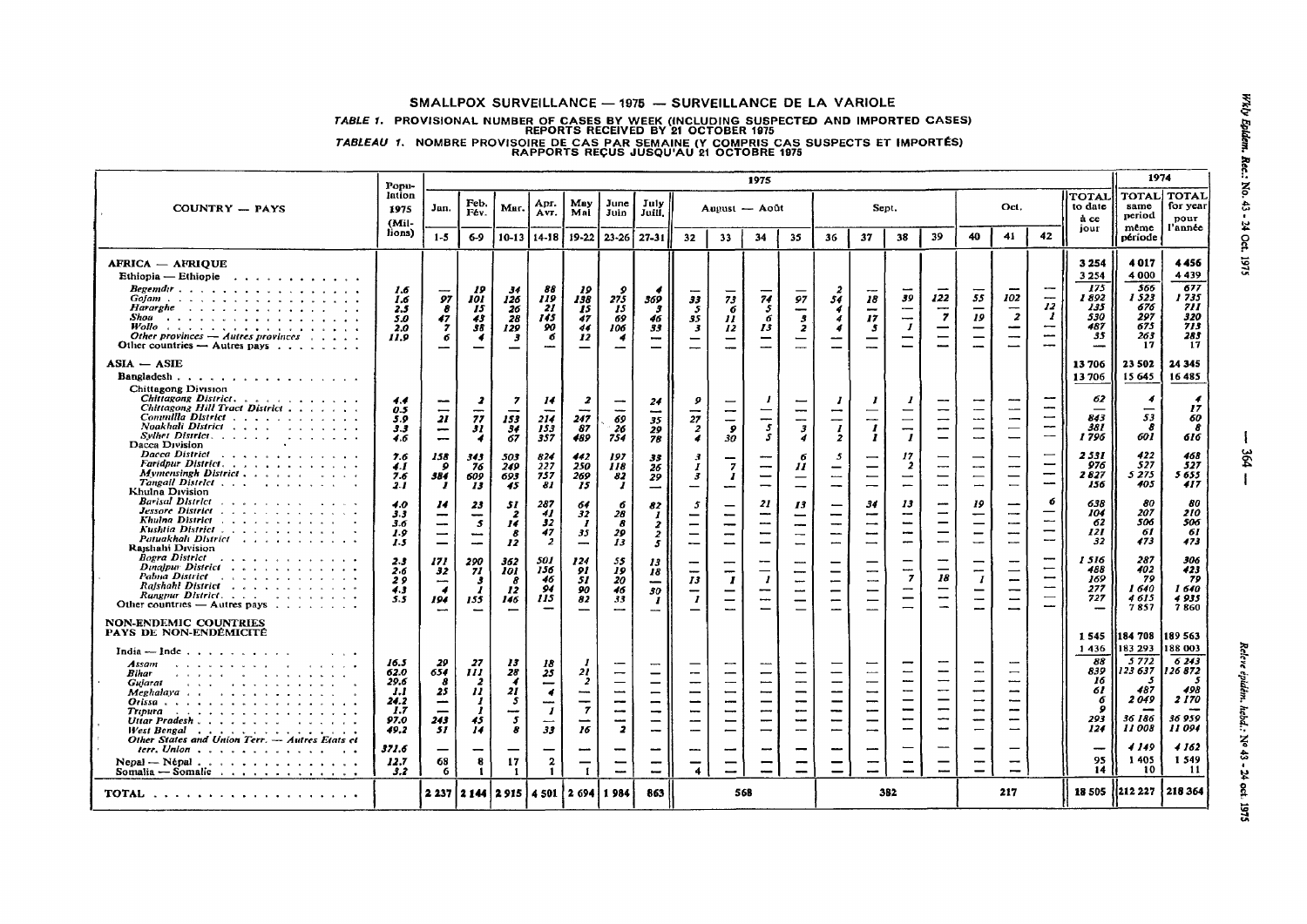and Hararghe no new outbreaks have been discovered during the past four weeks.

The principal problem areas are located in Gojam Province (741nfected villages) and northern Shoa (12 infected villages) (Fig. 3). The outbreaks in Ambassel Awraja, Wollo Province, are believed to have been contamed, but JUSt before a final confirmatory search could be completed, the teams were obliged to withdraw from the area. Outbreaks in Tegulet and Bulga Awraja in the Awash valley of eastern Shoa Provmce are readily accessible and have been effectively controlled. In northern Shoa, the 12 intected villages lie adjacent to and withm areas which, although small in size, cannot presently be approached. Surveillance and vaccination is being conducted m an extensive belt around the problem area to prevent further spread. In Gojam Province (population 1600 000) 64 of the 76 infected vJ!lages are in two of the Province's seven Awrajas. The other eight mfected villages m two additional Awrajas are adjacent to the epidemic area. The infected area is approximately 4 000 square miles in size with a population of perhaps 400 000 persons. Over 200 Ethiopian staff and mternational advisers supported by two helicopters are working in this last major endemic focus. Houses m this area are widely scattered over rugged mountainous terrain; resistance to accepting vaccination is encountered frequently; and recurring civil disorders have forced the teams to withdraw for varying penods from segments of the area. However all parts of the Province have now vinces de Gojam et Hararghe, il n'a pas été observé de nouvelle poussée depuis quatre semaines.

Les principaux secteurs critiques sont situés dans la Province de Gojam (74 villages infectés) et dans le nord de la Province de Shoa (12 villages infectés) ( $Fig. 3$ ). Il semble que les flambées qui se sont produites dans l'Awraja d'Ambassel (Province de Wollo) sont maintenant contenues, mais les équipes de terrain ont été contraintes de se retirer avant d'avoir achevé les recherches dont on attendait une confirmation définitive de la situation. Les foyers de Tegulet et de l'Awraja de Bulga, dans la vallee de !'Awash (partie orientale de Ia Province de Shoa) sont facilement accessibles et l'épidémie y a été efficacement maîtrisée. Dans la partie nord de la Province de Shoa, les 12 villages infectés sont situés en bordure ou à l'intérieur de zones étendues mais actuellement inaccessibles. Pour éviter que l'infection ne se propage, des opérations de surveillance et de vaccination sont menées dans une large ceinture autour du secteur cntique. Dans Ia Provmce de Gojarn (l 600 000 habitants), 64 des 76 v1llages mfectes se trouvent dans deux des sept Awrajas que compte la Province. Les huit autres villages infectés, dans deux autres Awrajas, sont voisins du secteur où la maladie est épidémique. La zone infectée, d'une superficie approximative de 10 500 km<sup>2</sup>, compte une population estimée à quelque 400 000 personnes. Plus de 200 agents éthiopiens et conseillers internationaux, appuyés par deux hélicoptères, sont à l'œuvre dans ce dernier foyer important. Dans ce secteur monta-

*FIG. 3*  ETHIOPIA: NUMBER OF VILLAGES WITH SMALLPOX BY AWRAJA AS OF 11 OCTOBER 1975 ETHIOPIE: NOMBRE DE VILLAGES AVEC VARIOLE PAR AWRAJA AU 11 OCTOBRE 1975



 $|5|$  Number of infected villages  $-$  Nombre de villages infectés.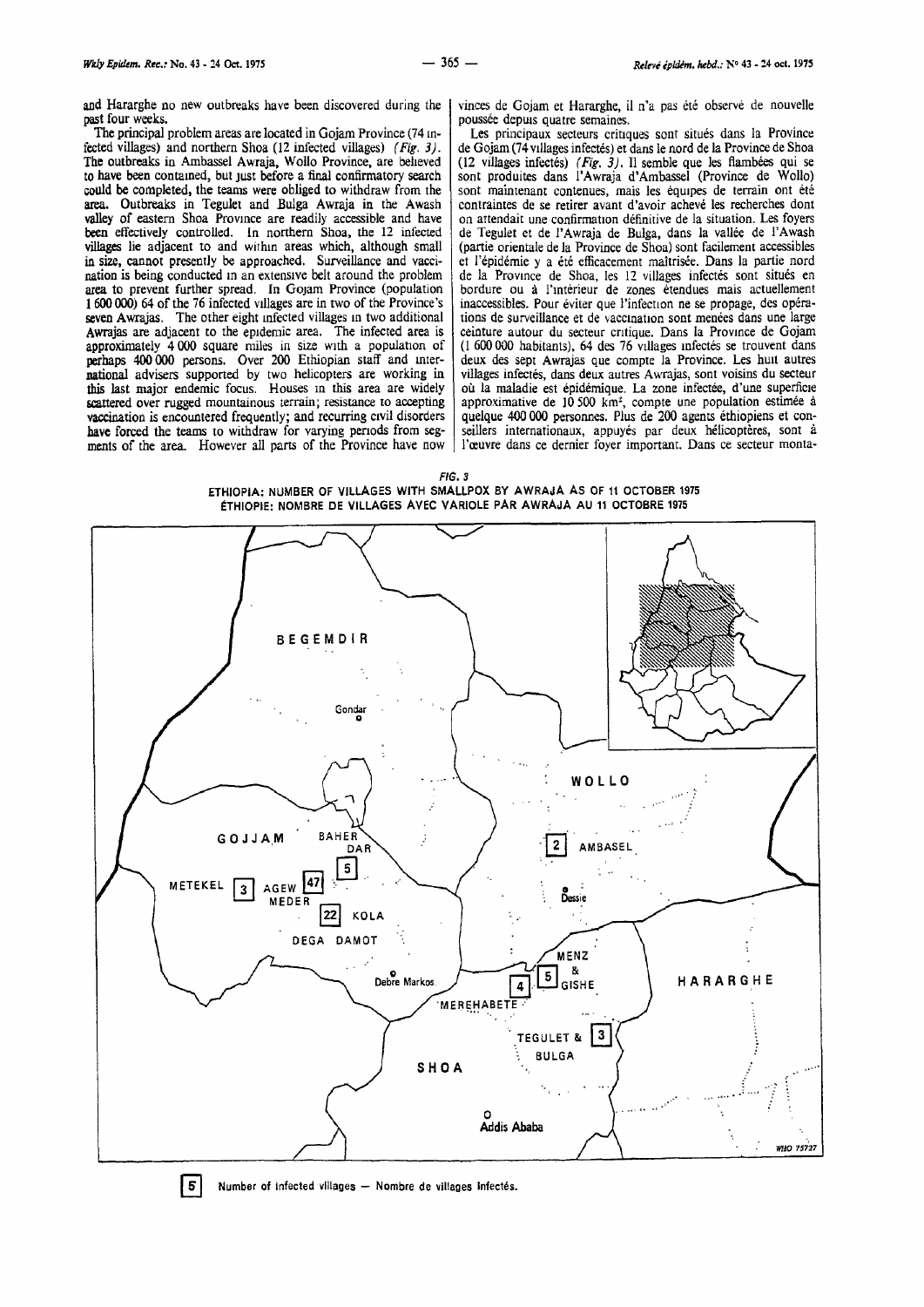come under surveillance. Civil authorities are providing all possible help; medicines, in addition to vaccine, are offered to facilitate cooperation; and local staff, by residing in the infected villages, are gradually securing the cooperation of the populace. However, the elimination of smallpox from this area and from Ethiopia will difficult. How long this may take cannot yet be foreseen.

gneux au terrain difficile, les habitations sont très dispersées; bon nombre des villageois y refusent la vaccination et des troubles civils récurrents ont obligé les équipes à se retirer de certains secteurs pour des périodes de durée variable. Cependant, la totalité de Ia Province est maintenant sous surveillance. Les autorites civiles leur apportent taus les soutiens possibles. En plus de Ia vac- cination, des medicaments sont offerts a Ia population pour !'inciter à coopérer du fait qu'il réside dans les villages infectés, le personnel local reussit peu à peu à s'assurer la coopération des habitants. Il reste que l'élimination de la variole de cette région et de l'Ethiopie sera difficile et que l'on ne peut encore dire combien de temps e!le demandera.

#### SMALLPOX: COUNT DOWN

.... The global programme of smallpox eradication has reached the point that progress is now monitored in terms of the number of "infected villages" in each area. A village is considered infected until six weeks have elapsed since onset of rash of the last case and until a special search is made to confirm that no further cases have occurred. Current data are presented below with a comparison of the situation four weeks previously:

|                       | 20 Sept. | 18 Oct.       |
|-----------------------|----------|---------------|
| Bangladesh            |          |               |
| Barisal               | 4        |               |
| Pabna                 | 3        |               |
| Chittagong            | 3        |               |
| Sylhet.               | 9        |               |
| Dacca                 | 9        |               |
| Noakhali              | 3        |               |
| Faridpur              | 3        |               |
| Total                 | 34       | 6             |
| Ethiopia — Ethiopie   |          |               |
| Gojam                 | 71       |               |
|                       |          | 74            |
|                       | 21       | 12            |
| Shoa                  | 6        |               |
| Wollo                 | 5        | $\frac{2}{2}$ |
| Hararghe<br>Begemdir. |          |               |
| Total                 | 104      | 90            |

## **VARIOLE: LE COMPTE À REBOURS**

 $\blacktriangleright$  Le programme mondial d'éradication de la variole a maintenant atteint le stade où les progrès sont exprimés par le nombre de «villages infectés» dans chaque zone. On considère qu'un village est infecté pendant les six semaines qui suivent l'apparition des éruptions et tant qu'une enquête n'a pas établi l'absence de tout nouveau cas. Le Tableau ci-dessus donne les informations les plus récentes avec, en regard, les chiffres enregistrés quatre semaines auparavant.